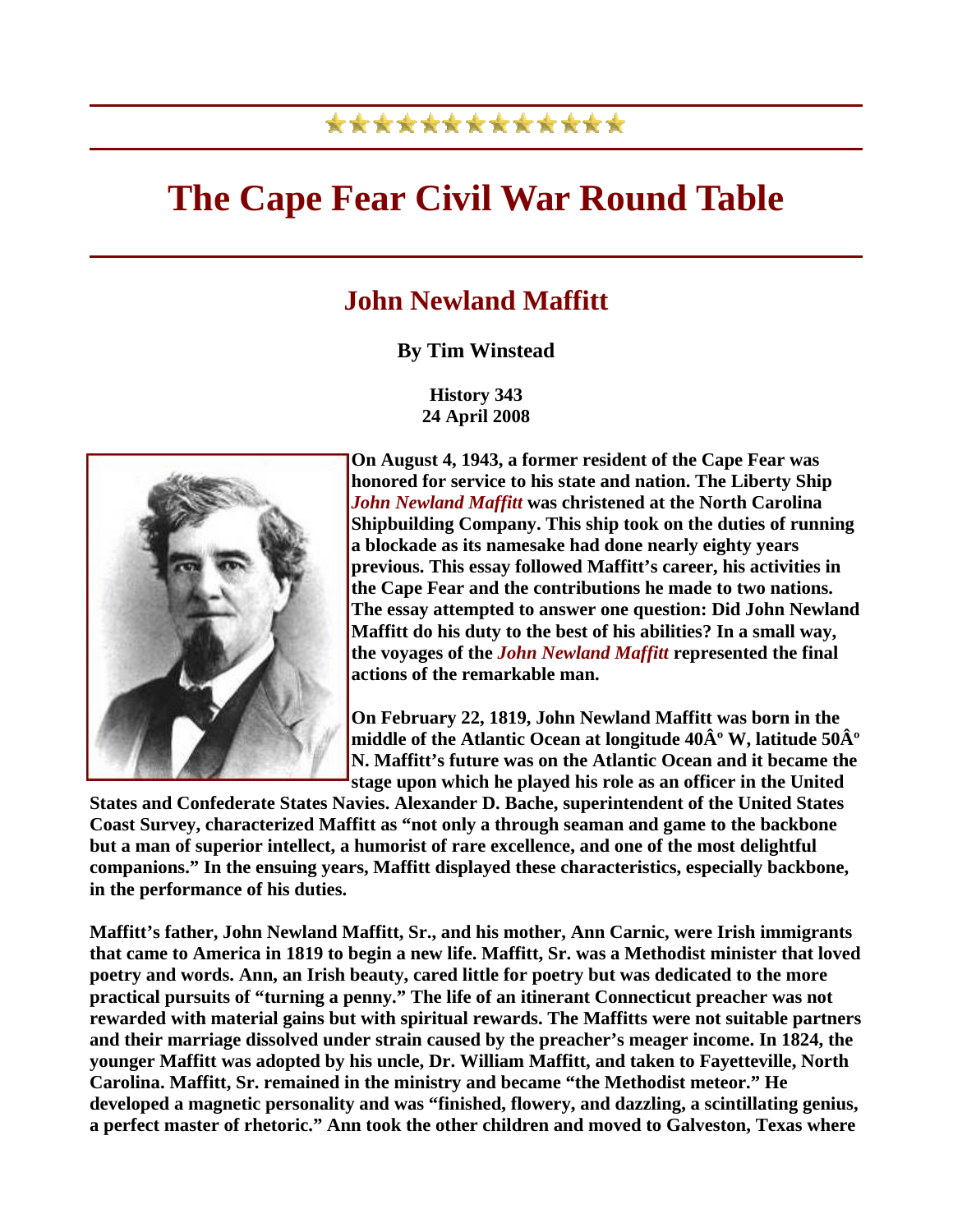**she succeeded in building a fashionable hotel. Maffitt reflected attributes of both his parents as he grew into manhood.**

**Maffitt thrived at his uncle's home, Ellerslie, and always considered himself to be a North Carolinian. He loved life at Ellerslie and fondly said late in his life, "I love every blade of grass in the dear old place." In 1828 at the age of nine, Maffitt travelled alone by stage to White Plains, New York. During this journey, Maffitt showed two primary characteristics that became a part of his nature: love of adventure and the absence of fear. His uncle enrolled Maffitt at a classical boarding school where he was exposed to a rigorous study of literature, grammar, composition, elocution, math, and science. Maffitt applied himself to his studies at the White Plains Academy. His four years at White Plains prepared him for his future occupation. On February 25, 1832, President Andrew Jackson appointed the thirteen-year-old Maffitt as an acting midshipman in the United States Navy.**

**Prior to the establishment of the Naval Academy in 1845, cadet training involved years of sea apprenticeship followed by a difficult examination. The quality of the classes held on ships was dependent upon the talents of the instructors and mostly the cadets gained experience through on-the-job training. On August 8, 1832, Maffitt was assigned to the U.S.S.** *St. Louis***. For the next two years, Maffitt sailed the waters of the West Indies where he performed the duties of a seaman and also studied the duties of command to which he aspired. Maffitt's next assignment was to the Boston Navy Yard. On September 18, 1834, Maffitt reported to duty during the time of restoration of the U.S.S.** *CONSTITUTION***. Maffitt was impressed by the CONSTITUTION's history and considered it fortunate to have been assigned to its first voyage after a lengthy restoration. On March 16, 1835, the CONSTITUTION sailed for Brest, France to bring the American minister back to the United States. Maffitt and the CONSTITUTION survived two gales and successfully performed their assigned duties. Brest, France was to become a future port of call for Maffitt and another historic ship.**

**The CONSTITUTION next sailed on a three year cruise (1835-1838) as the flagship of the Mediterranean Squadron. Maffitt took advantage of the CONSTITUTION's numerous ports of calls. He inspected the remains of ancient civilizations and attended balls and parties given by local aristocrats. On June 15, 1837, a memorable visit by the King and Queen of Greece revealed another of Maffitt's talents: his ability to charm the fairer sex. As aide to Commodore Jesse D. Elliott, Maffitt received the duty to escort the royal party from shore. Bedecked in his full dress uniform, Maffitt cut an impressive figure as his features were framed by high collar, gold lace, and cocked hat. Maffitt helped the queen to her seat and gallantly draped his blue cloak around her shoulders as protection from the damp spray from the oars. Commodore Elliott turned out his band on the quarter-deck and ordered that waltzes be played for their guests. Queen Amalie was quite taken with the music. Elliott recounted:** *I could read in her eyes, "Do let's waltz ." I reckoned for one of my aides,* **Midshipman Maffitt, son of Rev. John Newland Maffitt , who was quite adept at the business, presented him to the Queen, stepped aside, and motioned to him to be off. He did so, and in less than thirty minutes at least twenty couples, including the King, were whirling upon the deck to their hearts' content. The dance continued until two o'clock in the morning, when the King proposed being taken on shore. Before leaving the ship, the Queen remarked to Mr. Maffitt that she would give a return ball on shore, at the same time extending an invitation to him.**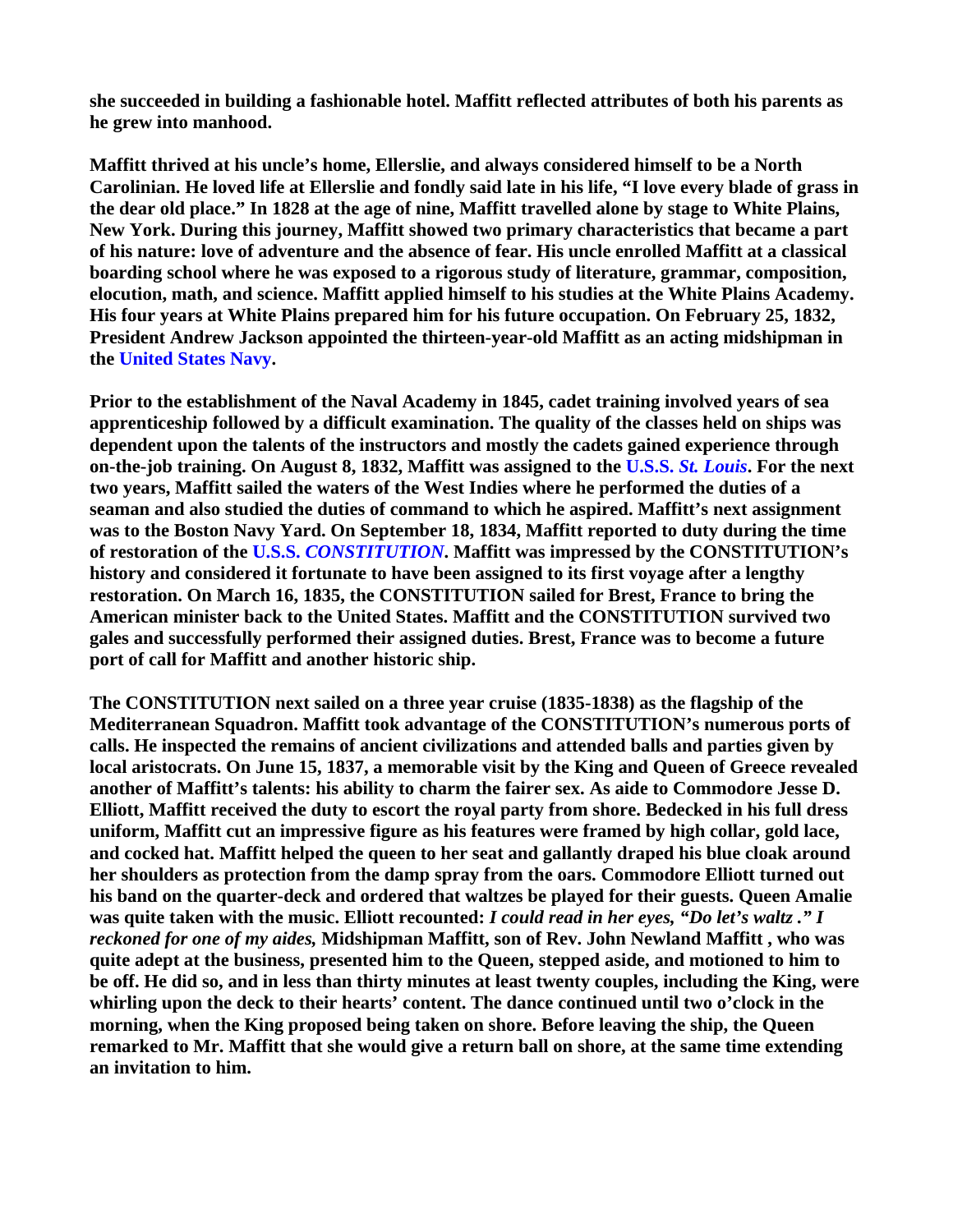**Elliott refused Maffitt permission to attend the queen's ball because of the hurt that would befall the feelings of the other young officers when they were not invited. This instance was not the last where Maffitt called on his Irish charms. Maffitt recounted his experiences of this Mediterranean voyage when he wrote Nautilus: Or Cruising Under Canvas in 1872.**

**During March, 1838, Maffitt's probationary period as midshipman ended. He was ordered back to the United States and sailed on the U.S.S.** *Shark***. During the voyage to Norfolk, Maffitt showed himself to be efficient in his duties. Trouble developed when the crew gained entry to the storeroom and its supply of spirits. Maffitt stopped the difficulties when he went among the drunken crew and secured the ring-leaders. Maffitt showed energy and quickness in quelling insubordination; traits that he used many times during his naval career.**

**Upon the** *Shark's* **return to Norfolk, Maffitt received a leave of three months to prepare for his examination. On June 23, 1838, Maffitt appeared before a board of senior officers to answer questions that would determine his future. Many midshipmen had college educations; however, Maffitt's education at sea had prepared him for the difficult questions of the board. On this date, Maffitt was passed as a midshipman in the United States Navy. He was nineteen years old.**

**Maffitt saw duty aboard the U.S.S.** *Vandalia* **stationed out of Pensacola, Florida. He attained the acting rank of lieutenant on March 11, 1839 when another officer was blown overboard during a storm. Maffitt learned in his new assignment. He transferred to the U.S.S.** *Macedonian* **in October, 1839 and again sailed in the Gulf of Mexico. While detached from the** *Macedonian* **in October, 1840, Maffitt met Mary Florence Murrell from Mobile. On November 17, 1840, they were married in Mobile. This was the first of three marriages and eight children for Maffitt. He changed ships and marriages during the next forty-six years and Maffitt charmed them all.**

**On April 20, 1842, Maffitt began service that would eventually bring him to the Wilmington** 

**area. The U.S. Coast Survey was attached to the Treasury Department; however, it was considered a normal but short tour of duty from the regular navy. Maffitt's mathematical skills made him an ideal officer for this exacting work. He performed the sounding and triangulation tasks so successfully that Alexander D. Bache, superintendent of the Coast Survey, blocked Maffitt's attempt to gain transfer to the fighting navy during the War with Mexico. This was a major turn in Maffitt's career. Bache explained: "I have upon my own responsibility, and from grounds of public duty, interfered to prevent his** 



**detachment from the Coast Survey His qualifications for this work are so peculiar, that I should not have felt justified in doing otherwise."**

**On February 8, 1848, Maffitt was appointed chief of a hydrographic party and to the command of his first ship, the Coast Survey schooner U.S.S.** *Gallatin***. Maffitt excelled as a surveying officer as he mapped the Atlantic coast. Coast Survey reports revealed that Maffitt was involved in surveys of: Nantucket shoals, Boston harbor, New Bedford, Cape Hatteras, Cape Fear, Beaufort harbor, St. Mary's River, Charleston harbor, Georgetown, Edisto harbor, the James River, and**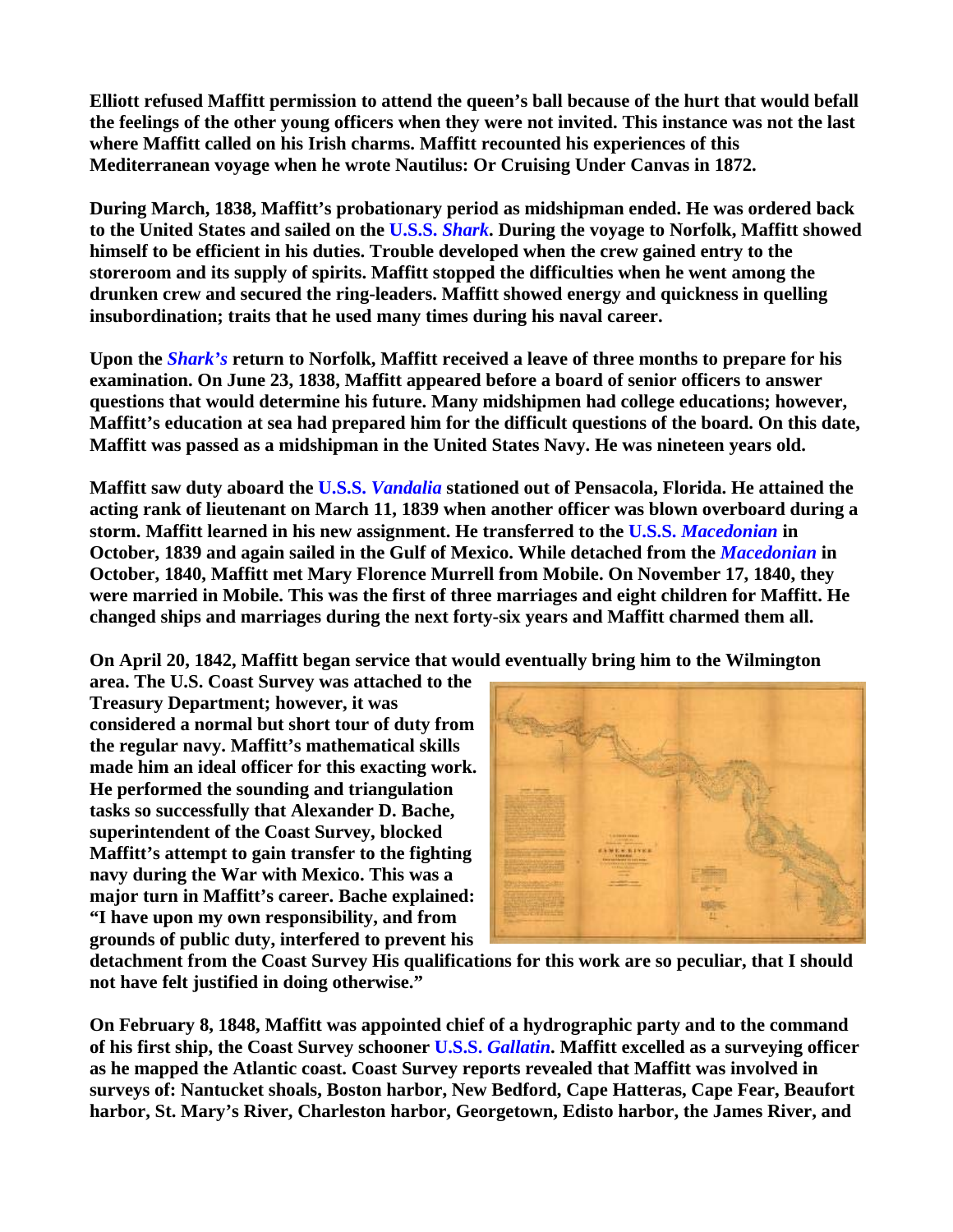**the Gulf Stream. His efforts greatly benefited commercial maritime and navy interests. Maffitt used the knowledge gained by his work to great advantage in the coming years.**

**During the ten year period from 1848 to 1858, Maffitt and his hydrographic crew worked and lived at Smithville, Charleston, Georgetown, Savannah, James River and Washington City. Maffitt commanded the U.S.S.** *Gallatin***, the U.S.S.** *Crawford***, and the U.S.S.** *Legare***. His service in the Coast Survey was demanding but rewarding. Maffitt was recognized for his contributions to maritime commerce by the Charleston Chamber of Commerce. The chamber president, George A. Trenholm, held a public appreciation dinner to honor Maffitt. Trenholm was to enter into Maffitt's life again in 1862. Professional praise also came to Maffitt when Superintendent Bache reported that the work of Maffitt exceeded that of any other member of the Coast Survey. Maffitt's years with the Coast Survey were not viewed so fairly by the Navy Department. Scientific duty was not viewed as an equal to man-of-war duty in the navy. On September 14, 1855, a Naval Efficiency Board placed Maffitt on indefinite furlough list that could result in his forced retirement from the navy. As Maffitt was to do in future years, he would fight against heavy odds. When a Court of Inquiry met in Washington on July 6, 1857, Maffitt mounted his own defense. Maffitt called upon a long list of testimony from fellow officers. These officers and Maffitt presented Maffitt's long service on a ship by ship basis that impressively showed him "professionally, physically, morally, and mentally fit for naval service." On January 29, 1858, he was officially restored to rank and grade. Maffitt's years on the Coast Survey had almost ended his naval career; however, the period provided him with knowledge and experience that would stand him well in the coming years.**

**Maffitt next commanded the U.S.S.** *Dolphin***. The mission of the** *Dolphin* **was protection of American commerce and suppression of slave trade on the Cuban station. Maffitt gained national attention when in August 1858; he captured the clipper ship,** *Echo***, and a cargo of three hundred African slaves. The press had a field day when the** *Echo* **and the blacks reached Charleston and were turned over to the U.S. Marshal. Northerners feared the Southerners would use the incident to reestablish slave trade. These fears proved groundless as Maffitt's efforts created great interest in the navy to intercept slave ships. On June 11, 1859, Maffitt assumed command of the larger screw steamer, U.S.S.** *Crusader***. His assignment was again the suppression of slave trade. The** *Crusader* **intercepted the bark** *Bogata* **and its cargo of between four and five hundred blacks. Maffitt remained on duty at the Cuban station until November 7, 1860. His service during this period was reported by the** *Wilmington Daily Journal* **on September 25, 1863: "for those who maintain that the civil war in America is founded upon the slave question, that (Maffitt) should be the very man who has distinguished himself actively against the slave trade."**

**Abraham Lincoln was elected in November, 1860. The navy and the entire nation were beset with a period of great drama. Maffitt remained true to his duties as he commanded the** *Crusader* **to protect the United States property along the southern coast. In Mobile during early January, 1861, Maffitt defiantly proclaimed that any hostile attempts by local citizens to seize the**  *Crusader* **would be met with force. The** *Crusader* **was ordered to Key West; however, Isaac Toucey, Secretary of the Navy, was concerned that Maffitt, as southern officer, would not continue with his duties. Maffitt arrived in Key West on January 11, 1861, the day after Florida seceded, and he assisted in securing federal property. Maffitt assisted Captain Montgomery C. Meigs in arming Fort Jefferson at Dry Tortugas. He provided sailors from the** *Crusader* **to help garrison both Fort Jefferson and Fort Taylor (Key West). Maffitt's actions secured these forts and established the terminus for the future Federal blockade of Florida and the Gulf coast.**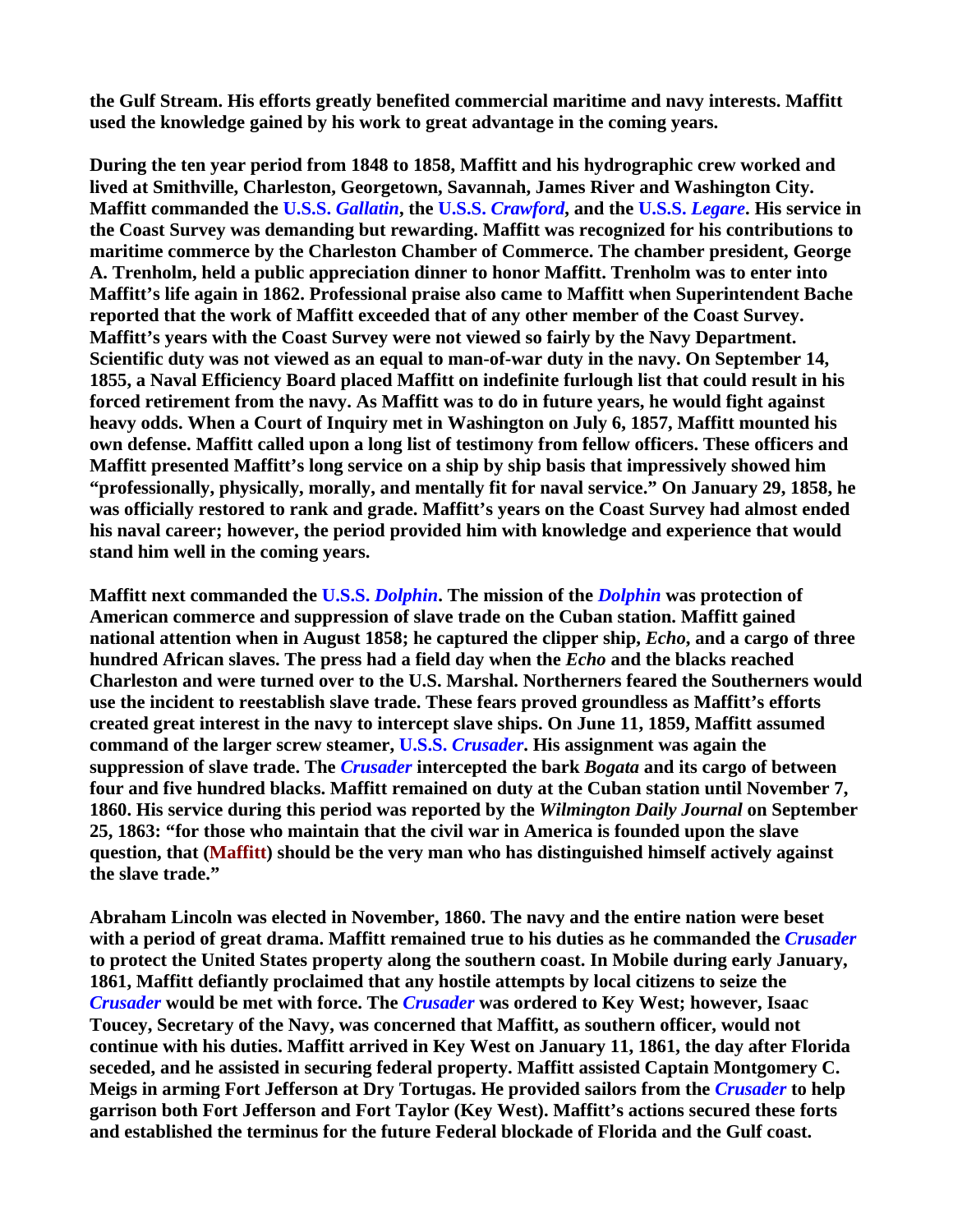**In spite of Maffitt's actions in defending the Federal forts, Secretary Toucey viewed Maffitt with increased suspicion. Maffitt and the** *Crusader* **were ordered to New York. In a strange twist, Maffitt sailed to Havana to secure funds through the U.S. Consulate to supply for the voyage. Havana was a pro-Southern city and funding was not obtained; however, Maffitt advanced his personal funds to pay for his final voyage as a Federal officer. On March 1, 1861, he arrived in New York where he relinquished command of the** *Crusader***. Maffitt travelled to his home in Washington City where he attempted to settle the ship's accounts. Federal auditors refused to settle the advance. The Fort Sumter events of April 12, 1861 roused many Southerners to make the decision to join their states. Maffitt submitted his resignation to the United States Navy on April 28, 1861. He slipped out of Washington with his destination as Montgomery, Alabama. Maffitt made the emotional decision to leave his thirty year career with the United States Navy and embark on a new adventure. Maffitt was also in a difficult personal position because be owned substantial property in Washington that he was unable to ship south or to sell. Maffitt committed his life and property to a new nation but his mother's financial resolve remained evident in the son.**

**Former United States Navy lieutenant Maffitt made his way to Montgomery where he offered his services to the Confederate States Navy. The situation in Montgomery revealed to Maffitt that the leaders had little interest in a Confederate Navy. Jefferson Davis believed that Southern independence would be gained without a war. Maffitt interviewed with President Davis and heard that it was unnecessary for the South to spend funds for a navy. Maffitt reported that: "The government instantly seemed to be at sea, without rudder, compass, or charts by which to steer upon a bewildering ocean of absolute necessity." Stephen R. Mallory, Secretary of the Navy, greeted Maffitt with even less enthusiasm. Mallory had been the chairman of the U.S. Senate Committee on Naval Affairs and was the chief supporter of the Naval Efficiency Board that had attempted to dismiss Maffitt from the navy in 1855. Mallory failed to offer Maffitt a position in the Confederate Navy; hence, Maffitt began packing to take his services to Europe. Cooler heads prevailed and President Davis sent a delegation, including Robert Toombs, with the request that Maffitt remain in the Confederacy. Effective May 8, 1861, Davis signed Maffitt's appointment as a Lieutenant in the Confederate Navy. Maffitt's initial contact with the Confederate leaders led him to comment: "The greatest mistake of the South was neglecting her Navy."**

**Maffitt initially saw service with Captain Josiah Tattnail as commander of the C.S.S.** *Savannah***. His first action was against the Federal fleet that had steamed south to secure a base of operations at Port Royal, South Carolina. Maffitt rashly took the two gunned** *Savannah* **against the combined two hundred and fifteen guns of Captain Samuel F. Du Pont's fleet. The** *Savannah* **was damaged by Federal fire and Maffitt was forced to beach the ship to make repairs. Tatnall had gone ashore to consult with Confederate Army commanders and had instructed Maffitt to stay at anchor. Maffitt related that he had heard that the enemy be allowed to make no sounding that would aid their landing at Port Royal. This disagreement resulted in Maffitt's suspension from command of the** *Savannah***. After harsh words, Maffitt "expressed his regards" and Tatnall recanted the suspension. Maffitt's first Confederate command ended with his transfer as naval aide to General Robert E. Lee. Maffitt's actions reflected the characteristics that he was to show many times during the war: plenty of backbone, love of adventure, and the absence of fear.**

**After a temporary service with Lee working on defense positions, Maffitt's Coast Survey knowledge of the southeastern coastline made his presence required elsewhere. As the Federal blockade was becoming more effective during 1862, enterprising individuals determined to**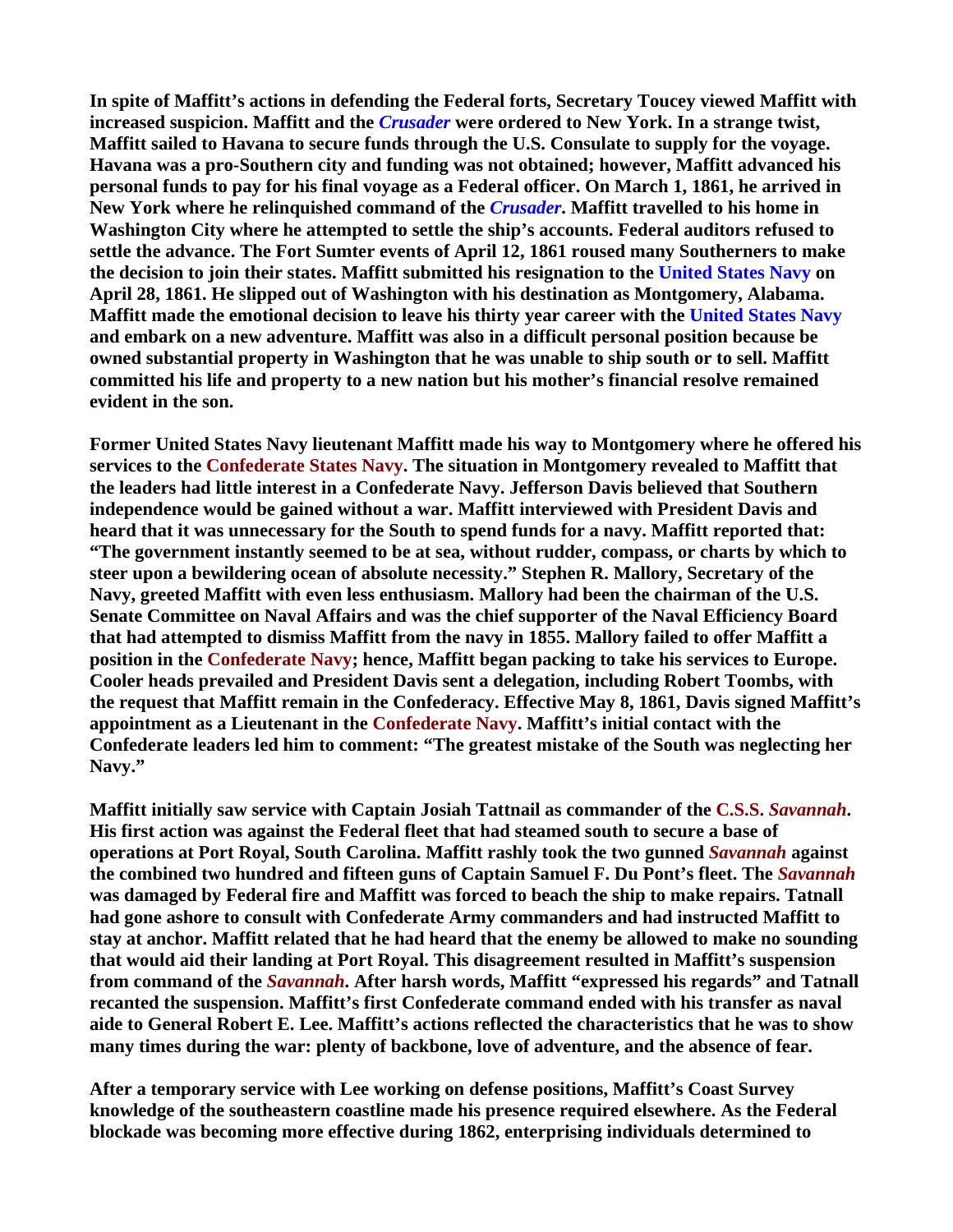**increase to flow of supplies into the Confederacy. George A. Trenholm, the former president of the Charleston Chamber of Commerce, was the president of the Fraser, Trenholm and Company. This company was the largest shipping concern in Charleston and it also had operations in Liverpool, England. Trenholm suggested to Secretary of War, Benjamin P. Judah, that Maffitt be placed in charge of Confederate blockade running in Nassau. Trenholm had recognized the need to transfer supplies from large ships at Nassau and Bermuda onto smaller, shallow draft vessels that could slip through the blockade and into Southerner ports. Trenholm did not wait for action from Benjamin but determined to move forward with his plan. Both for commercial profits and patriotic reasons, Trenholm offered to use the** *Cecile* **and the** *Kate* **to transship supplies from Nassau to Mosquito Inlet at New Smyma, Florida.**

**On January 7, 1862, Maffitt was ordered to the command of the blockade runner** *Cecile***. This was the beginning of the career for which John Newland Maffitt was ideally suited. The** *Cecile* **was a passenger ship that had steamed the waters between Charleston and Fernandina. The 360 ton side-wheeler was loaded with 300 bales of cotton and departed Charleston on February 20, 1862 for Nassau. Maffitt oversaw the transshipment of Enfield rifles and other supplies to the**  *Cecile* **and the** *Kate***. Maffitt departed for Mosquito Inlet on March 2, 1862. The** *Kate* **followed after a two or three day interval. The vessels off-loaded their supplies and within days returned to Nassau. The Federal capture of Jacksonville closed down the New Smyma operations; however, this voyage completed Maffit's first run as a blockade runner. By spring, 1862, Wilmington and Charleston were the only east coast ports opened to the runners. Maffitt made several runs between Nassau and Wilmington as commander of the Cecile. While the voyage to Mosquito Inlet had been uneventful, Wilmington presented a test of skill where Maffitt required nerves of steel.**

**As the** *Cecile* **approached New Inlet, Maffitt's path was blocked by two vessels and** *Cecile* **was ordered to come to a stop or be fired upon. The Federal ships fired flares that illuminated the darkness and exposed the shadowy form of the** *Cecile***. Maffitt responded to the stern order with an "Aye, Aye, sir!" His voice was claim and controlled. When the Federals announced that Maffitt should prepare to receive their boats, Maffitt shouted into the speaking tube to his engineer, "Full speed ahead! Open your throttle wide! Give her all you've got. We're running for it!" The** *Cecile* **surged forward and slipped between the Federal ships as explosions rocked the night. The Federal shots were high and only the riggings were damaged. Maffitt later wrote in his journal, "We paused not recklessly, but at a rate of sixteen knots absolutely flew out of unhealthy company, who discourteously followed us with exploding shells" The** *Cecile* **had crossed the bar and entered the friendly waters of the Cape Fear River. The blue light from Fort Fisher's Mound Battery welcomed them into the Confederacy.**

**After voyages and escapes aboard the** *Cecile***, Maffitt travelled to Richmond and conferred with the new Secretary of War, George W. Randolph. On April 11, 1862, Randolph ordered Maffitt to Nassau to assume duties that authorized him to control all vessels bound for the Confederacy. Maffitt departed for Nassau in command of the Confederate runner** *Nassau***. Upon arrival in Nassau, Maffitt was greeted by John Low of the Confederate Navy. Low brought a proposition from Commodore James Bulloch, Confederate naval agent in England. Bulloch offered Maffitt command of the** *Oreto* **which Low had sailed from Liverpool. The** *Oreto* **was the first commercial destroyer that Bulloch had succeeded in securing from English shipyards. Bulloch evaded United States protests, the British Foreign Enlistment Act, and spies hired by the U.S. Consul that tried to prevent the transition to Confederate raider. The intrigue that surrounded the construction of the ship was remarkable. The fate that awaited Maffitt as commander of the** *Oreto* **was equally**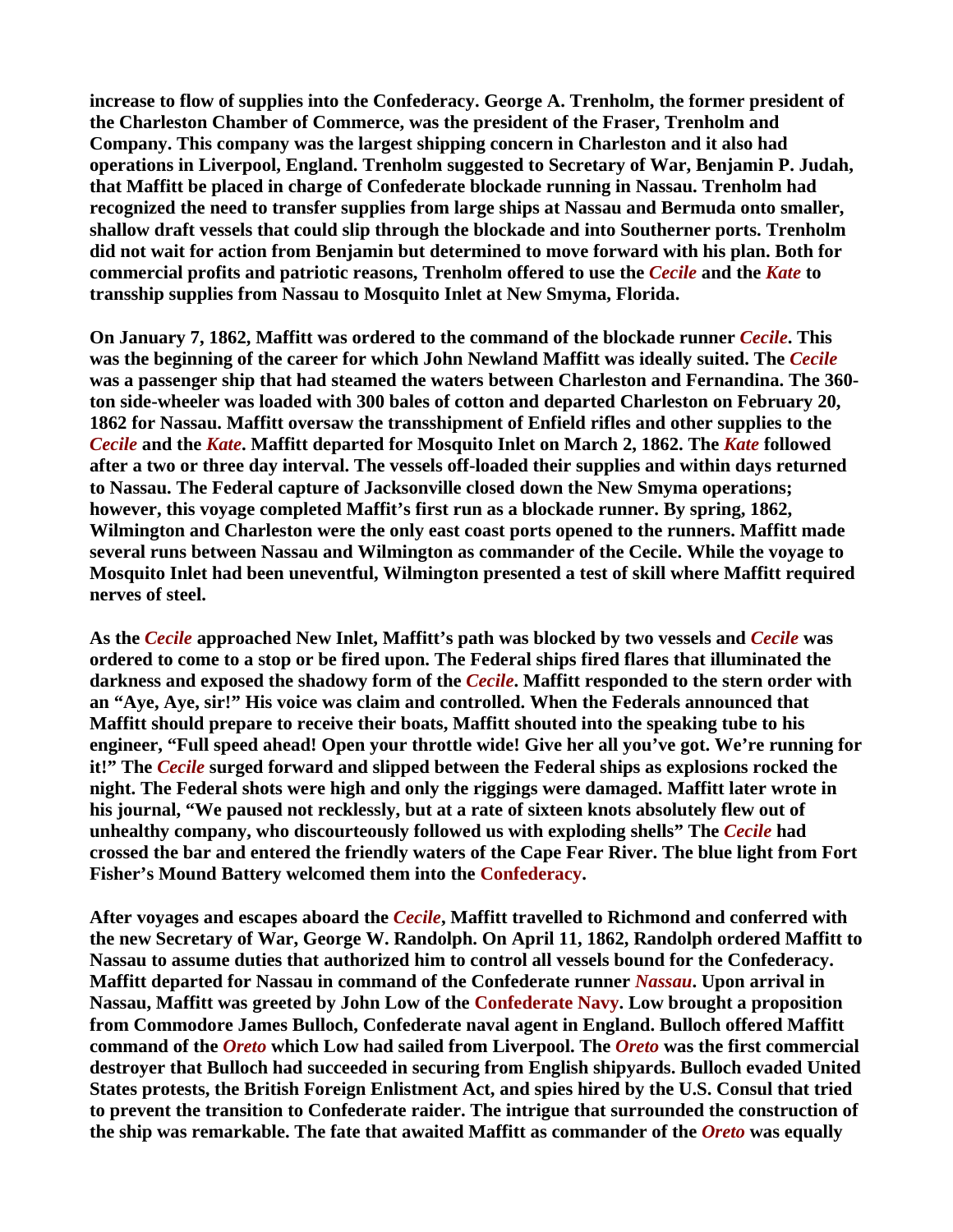**as daring. The Oreto became the C.S.S. Florida and its decks became the stage upon which Maffitt played his most famous role as a Confederate naval officer.**



**Mallory instructed Maffitt to assume command on June 7, 1862, when the Bahama arrived in Nassau sans Mallory's choice, James North. After an exhaustive effort to secure release of the** *Oreto* **from the British government's Foreign Enlistment Act seizure and to evade the U.S.S.** *R.R. Cuyler***, Maffitt slipped out of the harbor and rendezvoused with h is supply ship,** *Prince Albert***. On August 9, the** *Oret o* **and the** *Prince Albert* **anchored off Green Key** 

**ninety miles south of Nassau. With a crew deficient of officers and sailors, Maffitt transferred two seven-inch pivots, six six-inch side guns, munitions and supplies to the** *Oreto***. The hard labor required of all officers and men lasted a week. One crewman died during the efforts. Maffitt had uneasiness over the yellow appearance of the seaman as he was buried on Green Key. An earlier outbreak of yellow fever in Nassau would have consequence for the** *Oreto***.**

**On August 17, 1862, Maffitt steamed out the key and cleared the Bahamas. He called the men on deck, hauled down the British flag, and raised the Stars and Bars. Maffitt re-christened the vessel as C.S.S.** *,Florida***, in honor of Secretary Mallory's home state. Mallory's orders for the Florida were read to the crew: "You will cruise at discretion, the department being unwilling to circumscribe your movements in this regard by specific instructions You are to do the enemy's commerce the greatest injury in the shortest time." Maffitt began the process of ensuring that**  *Florida* **became an efficient cruiser. In the haste to secure supplies for the** *Prince Albert***, essential artillery sights, rammers, and sponges were forgotten. The cruiser was defenseless. Yellow fever appeared among the crew. With his already reduced crew, Maffitt set course for Cuba and medical assistance. Maffitt acted as ship doctor and tended the crew.**

**The** *Florida* **reached Cardenas, Cuba on August 19. Maffitt sent an officer ashore to alert the** 

**Cuban authorities to their plight and to contact Confederate agent, Charles J. Helms. Maffitt requested that Helms obtain additional crew and a physician. On the 22nd, Maffitt was seized by violent chills and he slipped into unconsciousness. He regained consciousness on the 29th and heard a doctor say that Maffitt would be dead by noon. Maffitt informed the doctor that "I have too much to do, and cannot afford to die." From that time forward, Maffitt improved in his condition. On August 31, the** *Florida* **left Cardenas for the protection of the Spanish guns at** 



**Havana. Unable to recruit a crew, Maffitt determined to steam to the Southern port of Mobile. The longer the** *Florida* **delayed in Cuba, the more numerous the Federal warships.**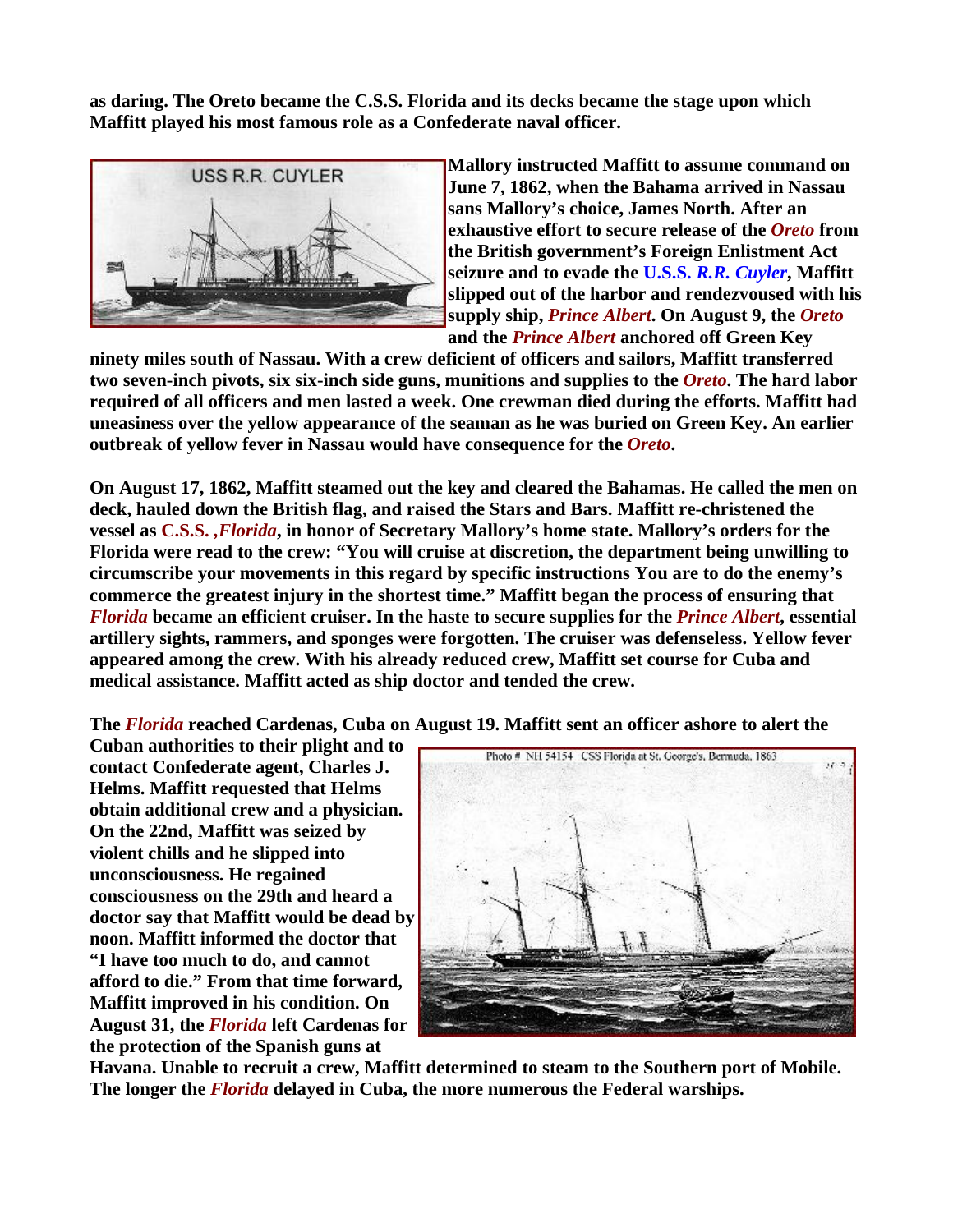**On September 4, Maffitt defied all odds by making a daylight run into Mobile Bay past three Federal warships. The** *Florida* **was severely damaged but Maffitt's gamble got the ship and its weakened crew into a safe port. Maffitt noted "1400 shrapnell shot in our hull, and our masts were pitted like a case of smallpox. We were torn to pieces." The** *Florida* **would be quarantined until September 30th; however, Maffitt and the crew did receive assistance from Admiral Franklin Buchanan in their efforts to restore the ship. The bravery of the crew and especially its commander would attract additional officers and sailors. During the repairs, Mallory tried to replace Maffitt as commander of the** *Florida***. Admiral Buchanan intervened directly with President Davis to save Maffitt's command. Davis counter-manned Mallory's order: "Maffitt brought her in gallantly and he will take her out."**

**The** *Florida* **remained in Mobile for four months. During this time, Maffitt saw to repairs to the ship, replaced ineffective officers, and enlisted and trained a new crew. On January 11, 1863, Maffitt steamed the** *Florida* **out Mobile Bay, anchored off Fort Morgan, and waited for bad weather to cover his escape. The Federal fleet consisted of three ships in September had grown to thirteen in January. Maffitt waited for a violent storm and on the evening of January 15 the worsened conditions of a norther erupted to limit visibility. Maffitt waited until 2:00 a.m. and headed for the bar. The** *Florida* **buffed its way past several Federal ships. Only the fast U.S.S.**  *R.R.Cuyler* realized the ship among them was not another Federal warship. The *Cuyler* picked up **the chase and closed the range on the** *Florida***. Maffitt used the approaching darkness to elude the** *Cuyler* **and gain the open seas.**

**From January 15 until August 23, 1863, the** *Florida* **waged commercial war on the Union's high seas commerce. Maffitt exhibited daring and skill during the** *Florida's* **first voyage. The** *Florida,* **ranged the ocean from Mobile, north to the New York coast, south to Brazil, and east to Brest, France. Maffitt and his resourceful crew captured twenty-three ships with an estimated value in excess of \$3,727,000. By the time the** *Florida* **put into Brest for needed repairs, Maffitt's health was broken and he was replaced by Commander Joseph N. Barney.**

**With his health improved by the end of 1863, Maffitt conferred with Bulloch in England. The South was no longer allowed to purchase warships from English yards; however, swift blockade runners were available for purchase. These Clyde-built steamers were needed to run the tightening blockade around Wilmington. State governments, companies, and individuals purchased these fast ships to reap the rewards on the white gold (cotton) trade. The Confederacy needed men like Maffitt with the daring and skills needed to supply the provisions to continue the struggle. On June 5, 1864, Maffitt made his return to Wilmington in command of the blockade runner** *Lilian***. This was the first time Maffitt was on Southern soil since he left Mobile in January, 1863. As ordered on improvement in his health, Maffitt reported to the Navy Department in Richmond.**

**The Confederate ironclad** *Albemarle* **aided in the Confederate recapture of Plymouth, North** 



**Carolina. Commander James W. Cooke declined in health during the campaign and he requested to be relieved from the**  *Albemarle***. On June 9, 1864, Maffitt was ordered to Plymouth to assume command. Maffitt reported for duty on June 25th and word of his presence**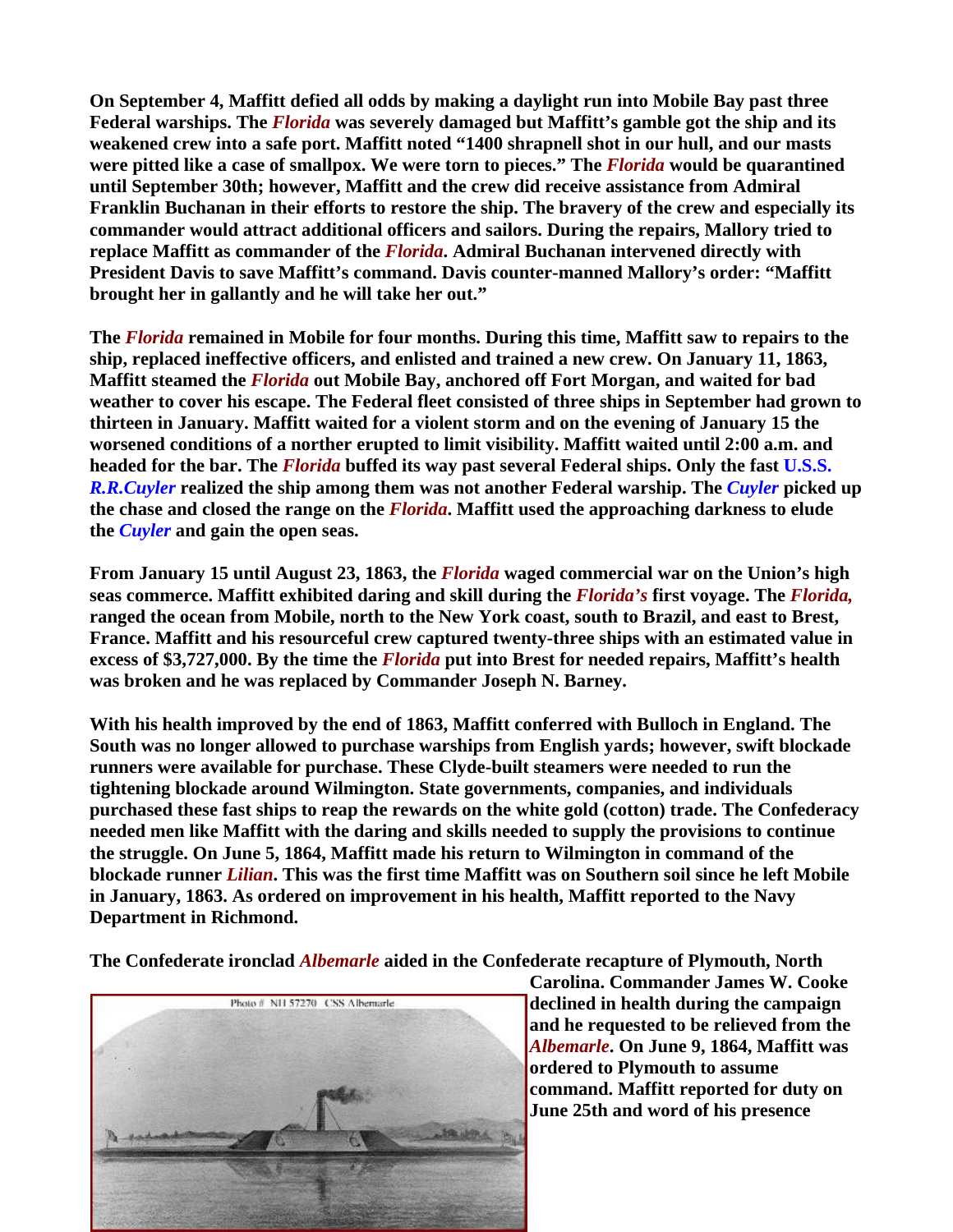**quickly reached the Brigadier General Innis N. Palmer, Federal commander in New Bern. Palmer wrote: "Captain Maffitt now commands the ram** *Albemarle***, and we all know that he is not the man to sit down at Plymouth. He was ordered there to do something and if he gets a fleet of these iron rams before we receive any iron vessels we must expect disaster." Mallory had sent Maffitt to Plymouth with orders to attack the enemy's ships in the Albemarle Sound. During this period of repairs to the** *Albemarle***, a political battle ensued between Cooke and Army commanders in the area and Mallory over uses of the** *Albemarle* **in protecting the gains so far made by the ram. Maffitt was always an aggressive fighter that backed down from few occasions to wage battle. He organized a raid to capture and burn the Federal mail boat** *Fawn***. The raid was successful but when the raiders returned the Plymouth on September 9; they learned that Maffitt had been relieved from the** *Albemarle***. Maffitt received orders to take command of the blockade runner** *Owl***. Politics won out over aggressive action.**

**Maffitt's final command was one of the fast vessels that were built in British shipyards under Bullock's supervision. The** *Owl* **arrived in Wilmington on September 19, 1864. The 771-ton sidewheeler was 230 feet long and was capable of 16 knots. The ship had a cargo capacity of 800 bales of cotton. The cargo space on the Owl was assigned entirely to government needs. Mallory again gave Maffitt specific orders that included specific instruction not to surrender his ship. On December 21, 1864, Maffitt escaped the blockade loaded with 800 bales of cotton. Maffitt arrived in St, George's on December 27th. Maffitt received word that the Butler attack on Fort Fisher**  failed; hence, he started the return voyage. On January 16, 1865, the *Owl* crossed the bar at Old Inlet about 8:00 p.m. Maffitt anchored of Fort Caswell. Confederates rowed out to the *Owl* and **reported that Fort Fisher was in Federal hands. The war not yet over for Maffitt for it was still his duty to get his cargo to the Confederacy. Maffitt attempted to enter Charleston but was unsuccessful. Maffitt made the last blockade runner delivery of the war when he succeeded in getting into the port at Galveston. He delivered his cargo, ran the blockade, and made Havana by May 9, 1865. The war was now over; Maffitt heeded Mallory's advice and saved his ship. On July 14, 1865, the** *Owl* **anchored in Liverpool. Maffitt attended his duty and paid his remaining sailors for their services. The career of a Confederate blockade runner ended in the Mersey River.**

**Maffitt never recovered from the financial losses that resulted from his property seizure by the** 



**United States Government. He lived for a while in England and worked in the British merchant marine. He returned to the United Sates in 1867 and made his way to his family in Wilmington. He was involved in some naval activities but mostly lived on his small farm outside of Wilmington. Business and personal losses mounted for Maffitt. The years of dangerous and stressful living took its toll of his health. In 1885, President Grover Cleveland failed to approve Maffitt's nomination to the Custom House in Wilmington. Maffitt's health further declined. On May 15, 1886, Maffitt "slipped the mortal cable."**

> **"Whether sailor or not, for a moment avast! Poor Jack's mizzentopsail is hove to the mast; He's now all a wreck, nor will sail shoot ahead; His cruise is done up: he'll no more heave the lead.**